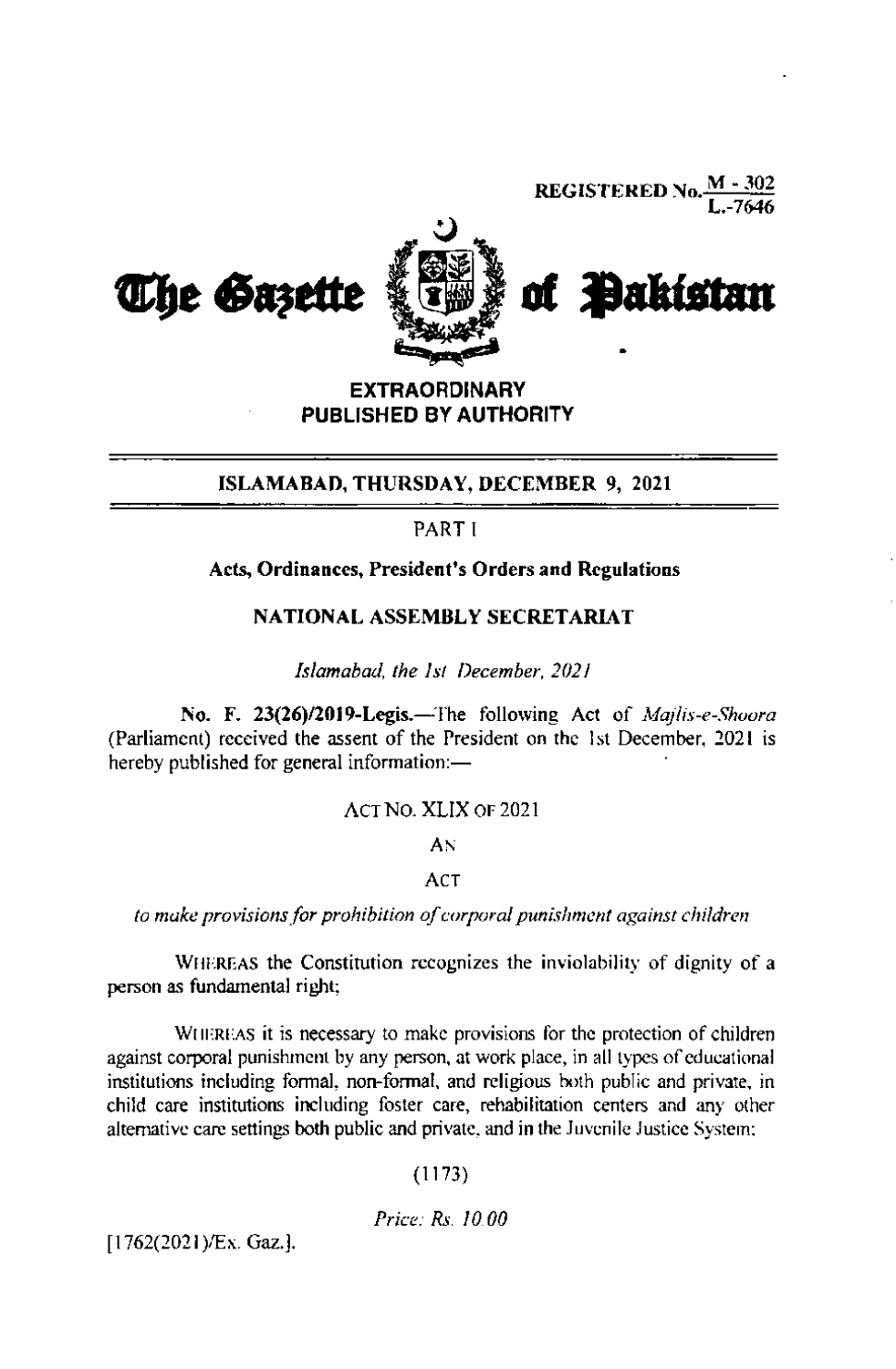AND WHEREAS Pakistan has ratified United Nations Convention on Rights of the Child (1989) and in accordance with Article 19 of this Convention. Government of Pakistan has committed to taking all appropriate legislative, administrative, social and educational measures to protect the child from all forms of physical or mental violence, injury or abuse, neglect or negligent treatment, maltreatment or exploitation;

It is hereby enacted as follows:-

Short title, extent and Commencement. $-(1)$  This Act shall be L called the Islamabad Capital Territory Prohibition of Corporal Punishment Act,  $2021.$ 

- It extends to the Islamabad Capital Territory.  $(2)$
- $(3)$ It shall come into force at once.
- $\overline{2}$ . **Definitions.**  $\left(\cdot\right)$  In this Act, unless the context otherwise requires.  $\left(-\right)$ 
	- $(a)$ "care institutions" means an educational institution, an orphanage or a place of safety for one or more children for the purposes of providing alternative care or foster care: it may include a children's home, rehabilitation center or shelter either on permanent or temporary basis whether public or private; registered or unregistered;
	- $(b)$ "child" means any person under the age of eighteen years;
	- "corporal" or "physical" means any punishment in which  $(c)$ physical force is used and intended to cause some degree of pain or discomfort, however light it may be, which may involve hitting ("smacking", "slapping", "spanking") a child, with the hand or with an implement (a whip, stick, belt, shoe, wooden spoon, etc.) including kicking, shaking or throwing a child, scratching, pinching, biting, pulling hair or boxing ears. Forcing a child to stay in uncomfortable positions, burning, scalding or forced ingestion for example, washing a child's mouth out with soap or forcing him to swallow hot spices, including mental abuse or any other kind of punishment but not limited to:-
		- "assault" as defined in section 351 of the Pakistan Penal  $(i)$ Code (Act XLV of 1860) hereinafter referred to in this section as 'the said Code";
		- (ii) "hurt" as defined in section 332 of the said Code:
		- (iii) "criminal force" as defined in section 350 of the said Code; and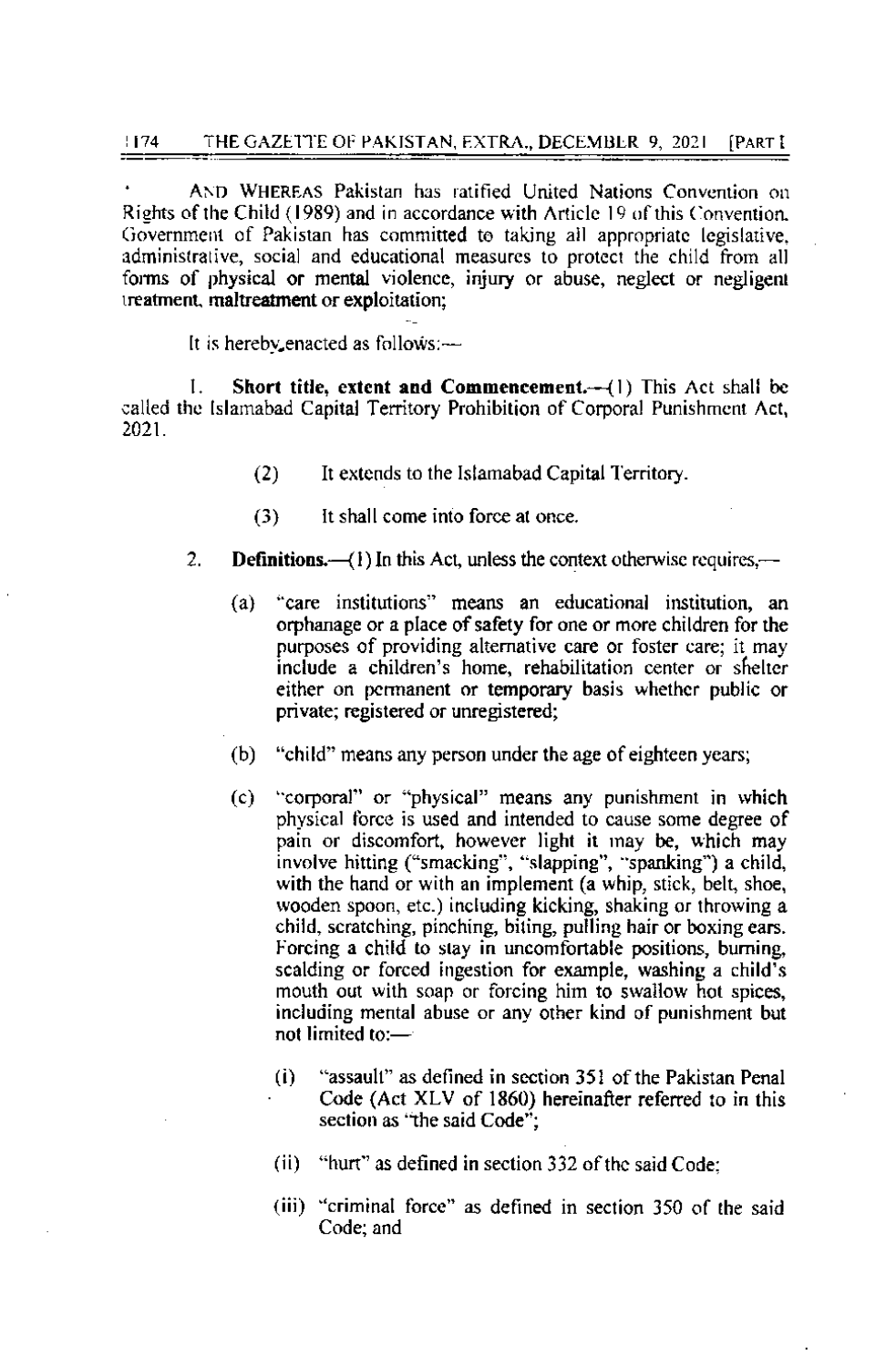#### PART II THE GAZETTE OF PAKISTAN, EXTRA., DECEMBER 9, 2021 1175

- (iv) other non-physical forms of punishment which are cruel and degrading, for example, punishment which belittles, humiliates, denigrates, scapegoats, threatens, scares or ridicules the child.
- "educational institution" means any institution where any kind  $(d)$ of instruction is imparted in a formal or non-formal way whether it is on a full time or part time basis; including boarding houses, both public or private; registered or unregistered; and
- "work place" means the place of work or the premises where  $(e)$ an organization or employer operates and includes building, factory, shop, commercial establishment, workshop, farm, residential hotel or restaurant, open area or a larger geographical area where the activities of the organization or of employer are carried out and including any situation that is linked to official work or official activity outside the office.

(2) "words and expression" used but not defined shall have the same meaning as assigned in the respective laws.

**Prohibition of Corporal Punishment.**  $(1)$  The child has the right 3. to be shown respect for his personality and individuality and shall not be made subject to corporal punishment or any other humiliating or degrading treatment.

(2) Notwithstanding anything contained in section 89 of the Pakistan Penal Code, 1860 (Act XLV of 1860) and any other law and regulation for the time being in force, corporal punishment of children by any person is prohibited in all its forms, at work place, in schools and other educational institutions including formal, non-formal, and religious, both public and private, in child care institutions including foster care, rehabilitation centers and any other alternative care settings, both public and private, and in the Juvenile Justice System.

Disciplinary measures concerning the child can only be taken in  $(3)$ accordance with the child's dignity, and under no circumstances corporal punishments, or punishments which relate to the child's physical and mental development or which may affect the child's emotional status are allowed.

 $\blacktriangle$ **Penalties.**  $\left(\frac{1}{1}\right)$  Whoever violates the provisions of section 3 of this Act shall be liable to the punishments prescribed for the said offences in the Pakistan Penal Code, 1860 (Act XLV of 1860) and in other enactments.

(2) The following minor and major penalties shall be in addition to other enactment, who violate the provisions of section 3 of this Act in educational, care institutions, and in other alternative care setting:-

(a) Minor penalties:

 $(i)$ censure;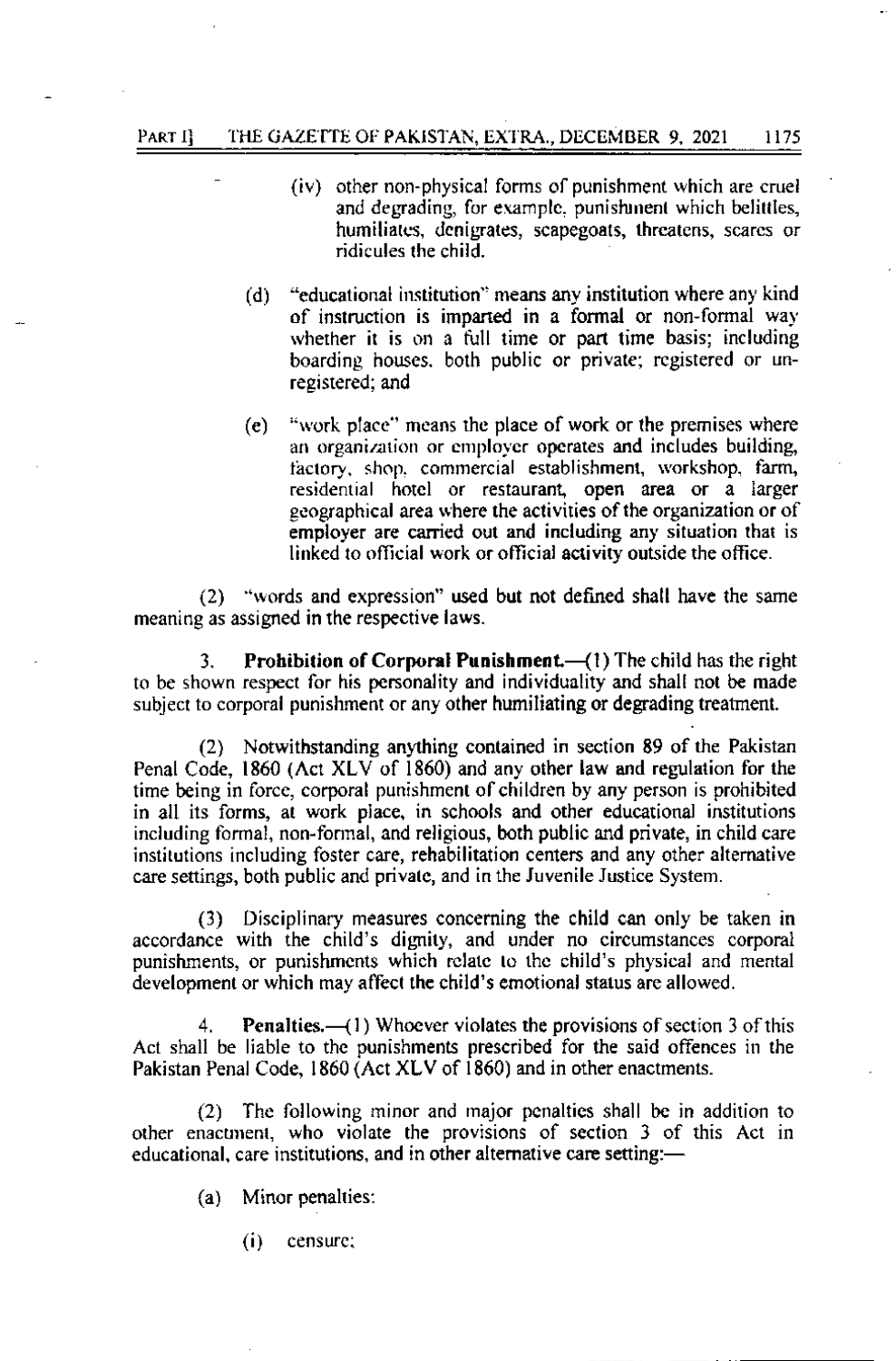#### 1176 THE GAZETTE OF PAKISTAN, EXTRA., DECEMBER 9, 2021 **FPART I**

- (ii) withholding, for a specific period, promotion or increment, otherwise than for unfitness for promotion or financial advancement in accordance with the rules or orders pertaining to the service or post;
- (iii) stoppage from promotion, for a specific period, at an efficiency bar in the time-scale, otherwise than for unfitness to cross such bar: and
- (iv) recovery from pay of the whole or any part of any pecuniary loss caused to government by negligence or breach of orders; and
- (b) Major penalties:
	- demotion to a lower post or time-scale, or to a lower stage in a  $(i)$ time scale:
	- (ii) compulsory retirement;
	- (iii) removal from service; and
	- (iv) dismissal from service.

(3) Removal from service does not, but dismissal from service does, disqualify for future employment.

(4) In this section removal or dismissal from service does not include the discharge of a person-

- appointed on probation, during the period of probation, or in  $(a)$ accordance with the probation or training rules applicable to him; or
- appointed, otherwise than under a contract, to hold a  $(b)$ temporary appointment, on the expiration of the period of appointment; or
- $(c)$ engaged under a contract in accordance with the terms of the contract.

5. Cognizance of Offence.—Cognizance of offence under this Act shall be taken by a court of a magistrate upon complaint by the child on whom punishment is inflicted or the parent of such child or his next of kin.